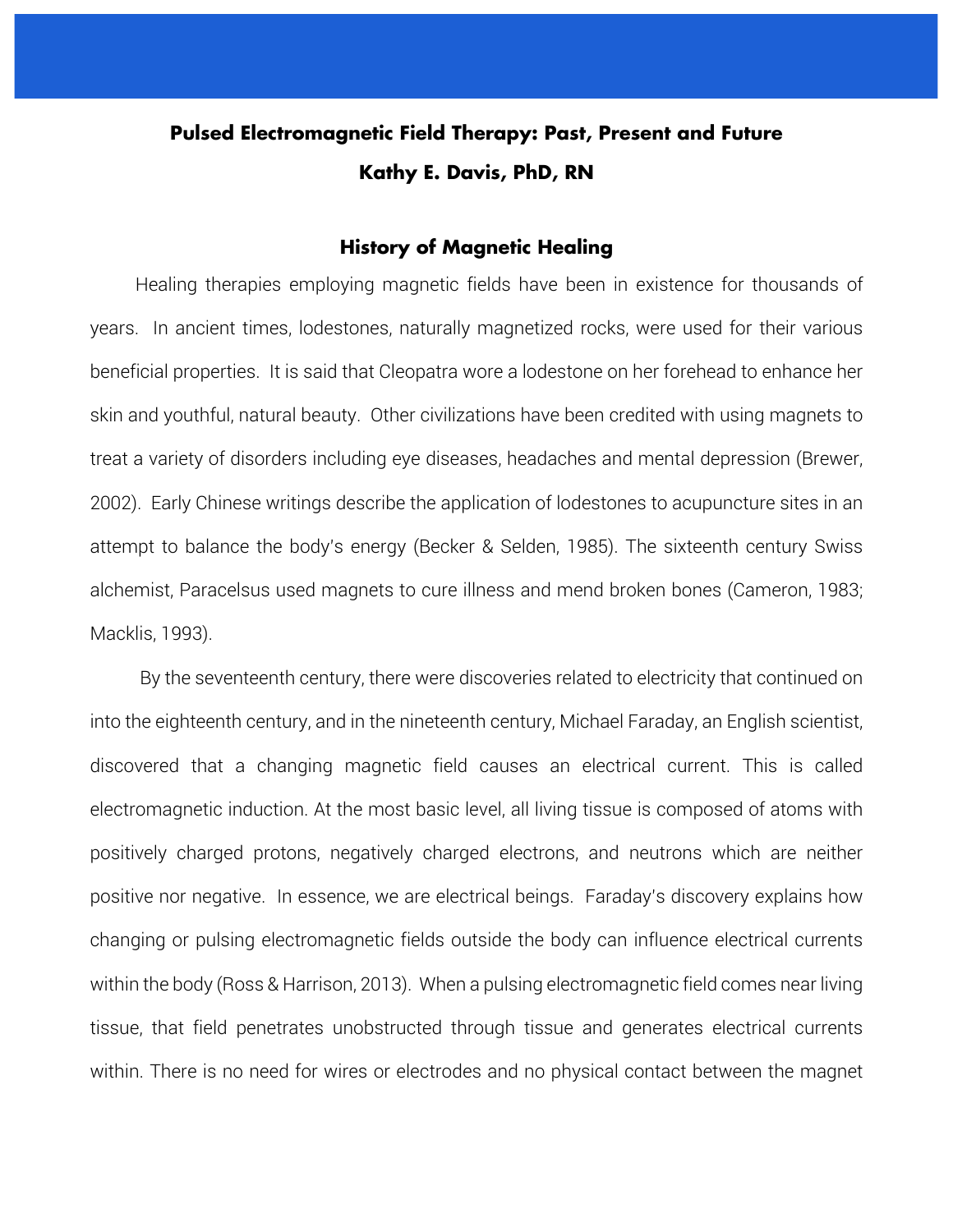and the body. Because there is no current flowing into the body, there is no associated pain with PEMF.

#### **Fractures**

Research by Fukada and Yasuda (1957) demonstrated the piezoelectric property of bone. When bone is stressed, electric voltage is produced. When this occurs, electric dipoles are created which attract osteoblasts, the cells that build bone, increasing bone density. Conversely, when bone is exposed to a pulsing electromagnetic field, micro currents are generated inside the bone which ultimately results in new bone formation. Their research supported the theory that living bone would develop callus through the application of pulsed electromagnetic fields (Shamos, Levine & Shamos, 1963). Over the next two decades, the use of electromagnetic field therapy quickly spread from Japan, across the former Soviet Union and into Eastern Europe. In fact, electromagnetic field therapy was commonplace across Europe in the years spanning 1960 to 1985 (Markov, 2007). In 1974, the research team of Bassett, Pawluk and Pilla demonstrated for the first time that the introduction of a low frequency, low intensity, external pulsing electromagnetic field would accelerate bone repair, and in 1979 the FDA approved the use of PEMF for non-union of fractures.

#### **Tissue Healing and Pain Relief**

 Over the next ten years, PEMF became more commonly accepted as an adjunct to pain relief from inflammation, as after an injury, and also for incisional pain after a surgical procedure. Cell signaling is a process of communication that coordinates cell activities. This coordination is critical to proper functioning of cells, activation of the immune system and tissue repair. Pulsed electromagnetic fields have been shown to influence the intracellular environment and cell to cell signaling. One of the key molecules that PEMF modulates is nitric oxide. Nitric oxide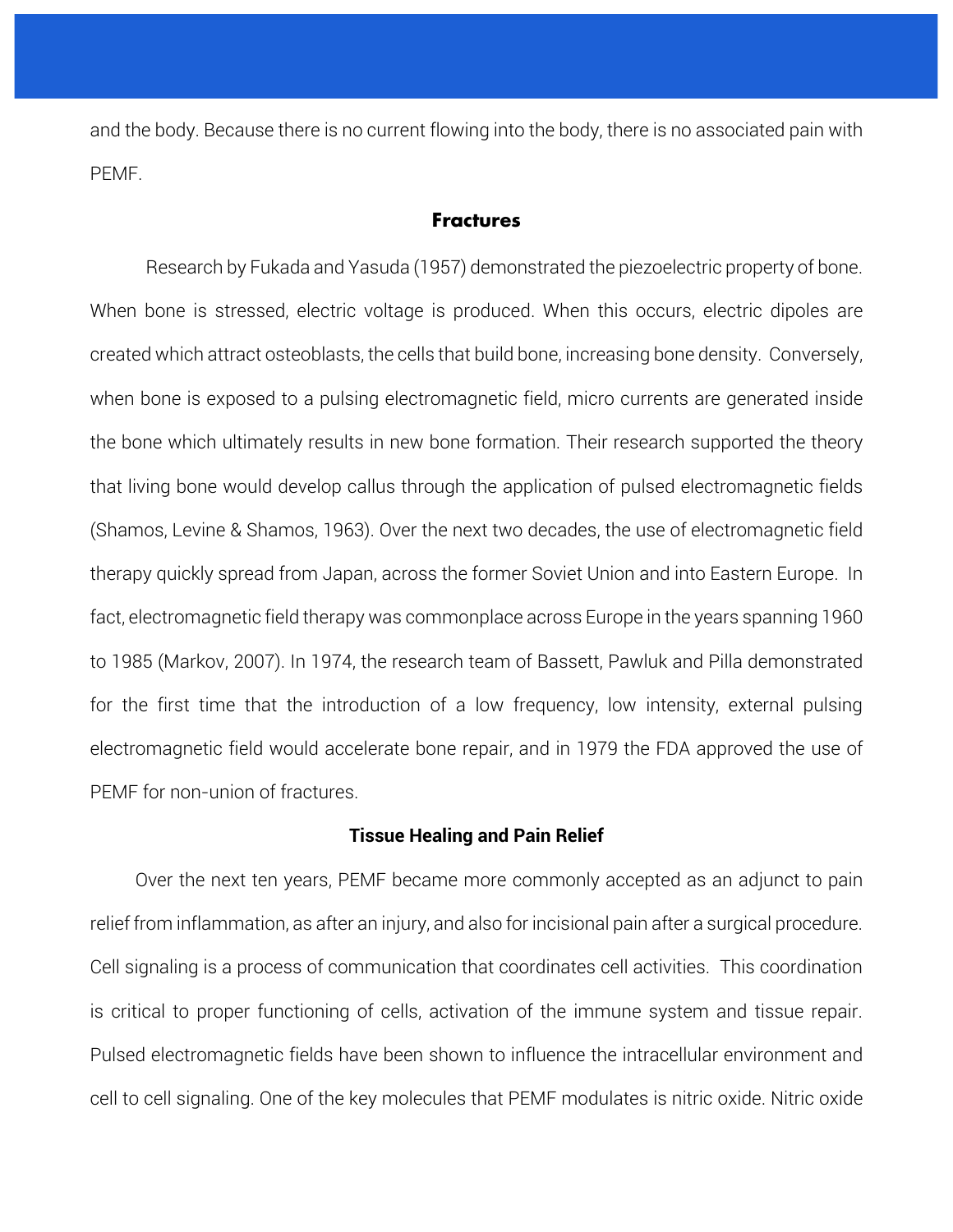is known for its vasodilatory and angiogenic effects whereby blood vessels relax and open and new vessel growth is initiated (Pilla, n.d.). Research also suggests that the activation of nitric oxide plays an important role in the proliferation of chondrocytes, the cells found in connective tissue and cartilage (Fitzsimmons, Gordon, Kronberg, Ganey & Pilla, 2008; Li & Dong, 2016). When a pulsed electromagnetic field is introduced to an area of injury or pain, production of proinflammatory mediators are reduced and angiogenic and chondrogenic growth factors are increased. This can affect the entire tissue repair pathway and result in less inflammation and pain, relaxation of vascular smooth muscle, and increased blood vessel formation which helps to provide the cells with much needed nutrients and oxygen, resulting in improved tissue repair and healing (Costin, Birlea & Norris, 2012).

## **Urinary Incontinence**

 In 2000 the FDA approved PEMF for use in the treatment of urinary incontinence. This novel conservative approach to the treatment of urinary incontinence delivered a pulsed electromagnetic field that penetrated the pelvic floor, inducing a nerve impulse that prompted contractions of the muscles of the pelvic floor. When the magnet was switched off, the muscles relaxed. This forced, passive exercise of the pelvic floor muscles served to build endurance and strengthen the muscles supporting the bladder during times of physical stress such as coughing, laughing or running (Davis, 2014).

## **Mental Depression**

 In 2013, the FDA approved transcranial magnetic stimulation for the treatment of severe mental depression that is unresponsive to antidepressant medications. It is believed that major depression results from a lack of communication between the frontal lobe or dorsolateral prefrontal cortex and a deeper brain structure called the anterior cingulate cortex. The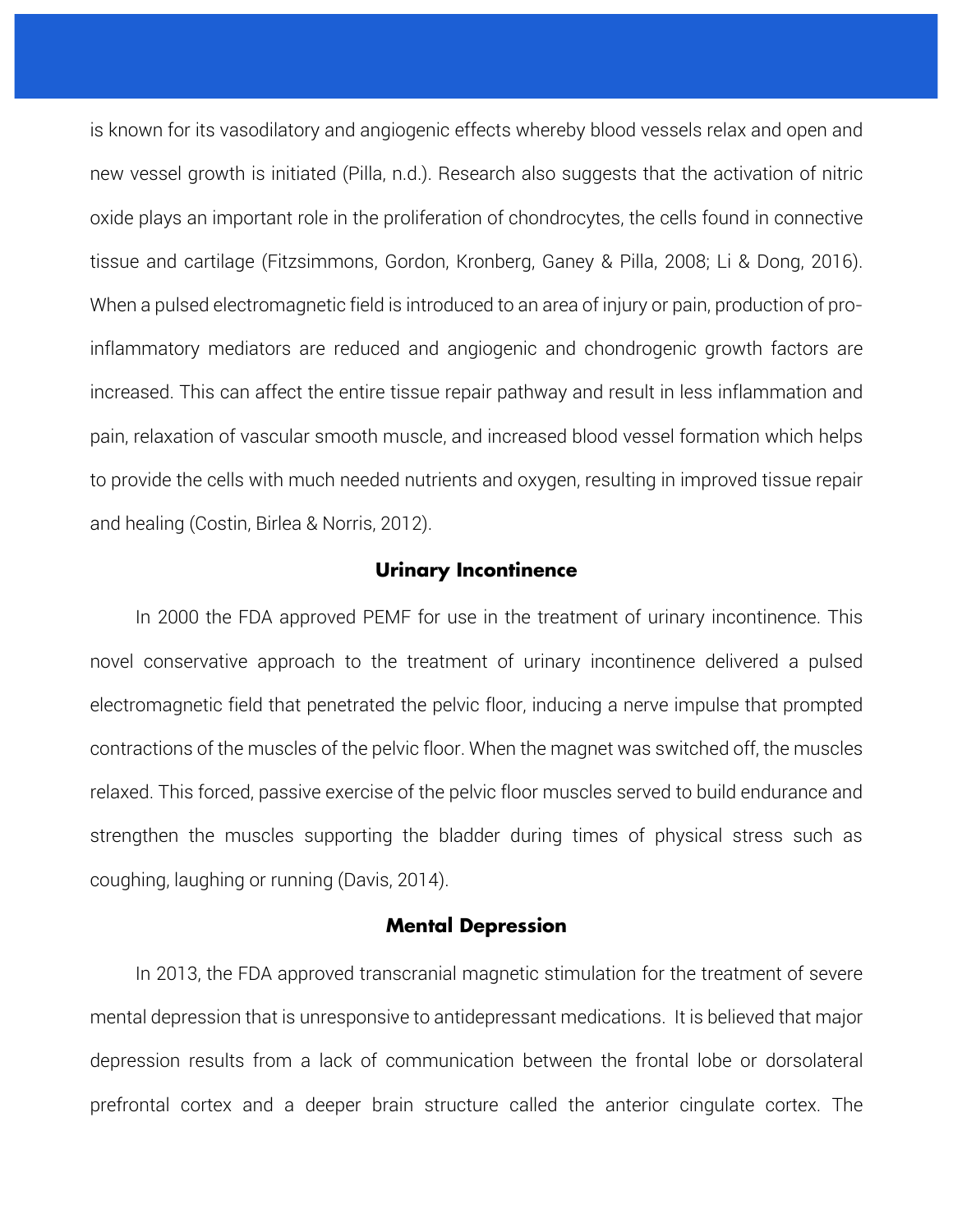electromagnetic field stimulates and helps to establish links between these brain structures (Baeken, C. et al., 2009). Repetitive transcranial magnetic stimulation (rTMS), has been shown to provide rapid onset of mood elevation in persons with depression and it has become widely accepted by psychiatrists with an estimated 500 or more transcranial magnetic stimulator devices in use across the United States (Shafi, Stern & Pascual-Leone, 2014).

## **Veterinary**

 Today perhaps the most widespread use of PEMF is in veterinary practices around the world. Veterinarians have long recognized the benefits that PEMF offers animals, especially racing horses and dogs that have sustained sprains, ligament injuries and fractures. Animal studies have shown PEMF to be effective in accelerating bone formation following fractures (Price, 2014), as well as promoting wound healing and augmenting analgesia following surgery in dogs (Hellyer, et al., 2000).

#### **Safety**

 Research has shown that the use of PEMF is a safe, effective, and non-invasive method that can ease pain and inflammation at the site of injury. Although there is no evidence that PEMF can damage DNA or act as a carcinogen, patients who are being treated for cancers should be warned to avoid PEMF therapy. Patients who are pregnant, or who have implanted pump devices or pacemakers should also avoid PEMF therapy. However, of the hundreds of studies that have used PEMF technology, no severe adverse responses have been reported. There is a small percentage of people who have electrical or electromagnetic hypersensitivity. They may experience mild and temporary discomfort when they first begin treatments, but these sensations are usually attributed to sudden increases in circulation or stimulation of nerve cells, and are short lived, with no lasting adverse effect.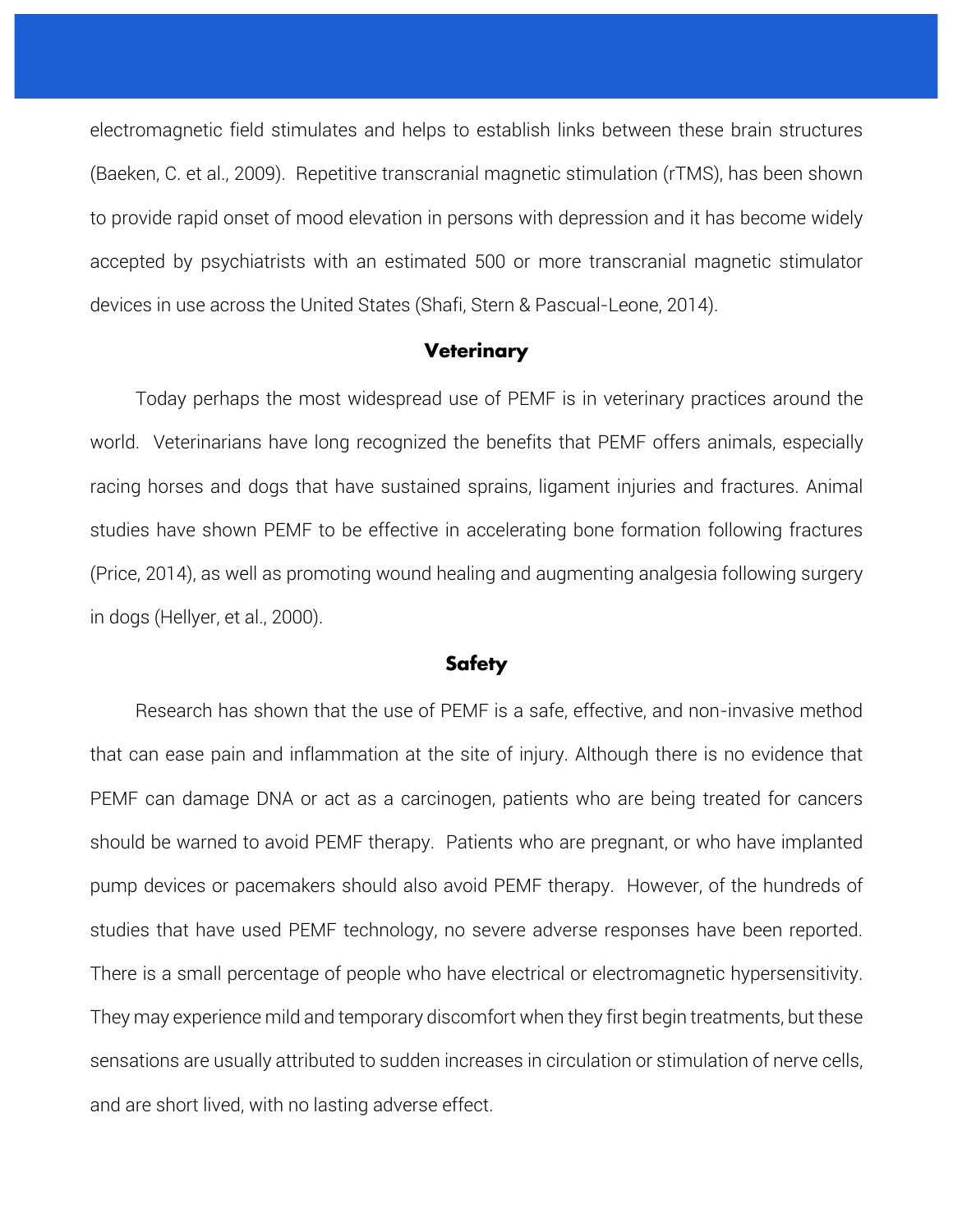# **Acceptance by the Medical Community**

 Medicine, as it is practiced in North America, is evidence based and centered on traditional treatments and medications. Because there is no structured education for medical doctors with regard to complementary and alternative medicine, which includes PEMF, most physicians are unfamiliar with the technology and are reluctant to recommend PEMF for their patients. Perhaps another reason that PEMF has not become mainstream is due to the fact that there is a lack of standardized protocols. One only needs to look at the literature to see that there is an infinite range of frequencies and intensities, pulse widths and amplitudes, as well as number and durations of treatments. In addition, there is no consistency in distance from the magnet to the intended site of action on the body (Pickering & Scammell, 2002). Changing one single variable can alter the physiologic response making reproducible outcomes extremely difficult. Do we really know if a certain treatment plan is best for a given condition or are we operating in the dark? Fortunately, advances in the field of molecular imaging is helping us to understand how PEMF affects the body on a cellular level and can, in time, help researchers lock onto the optimal treatment parameters for various health problems (Shupak, 2003). In a healthcare environment where evidence based practice is essential, standardization of PEMF protocols is necessary if this therapy is to be accepted and its use heralded by the medical community.

# **The Oska Pulse**

 In spite of offering a safe, painless, non-invasive solution for so many problems, this technology has not been fully embraced in the west. To date, most PEMF devices are marketed as non-prescription wellness devices found in chiropractors' offices, physical therapy clinics or holistic, integrative medicine settings used primarily in the management of musculoskeletal pain. Until recently, PEMF equipment has been expensive, large and cumbersome, and out of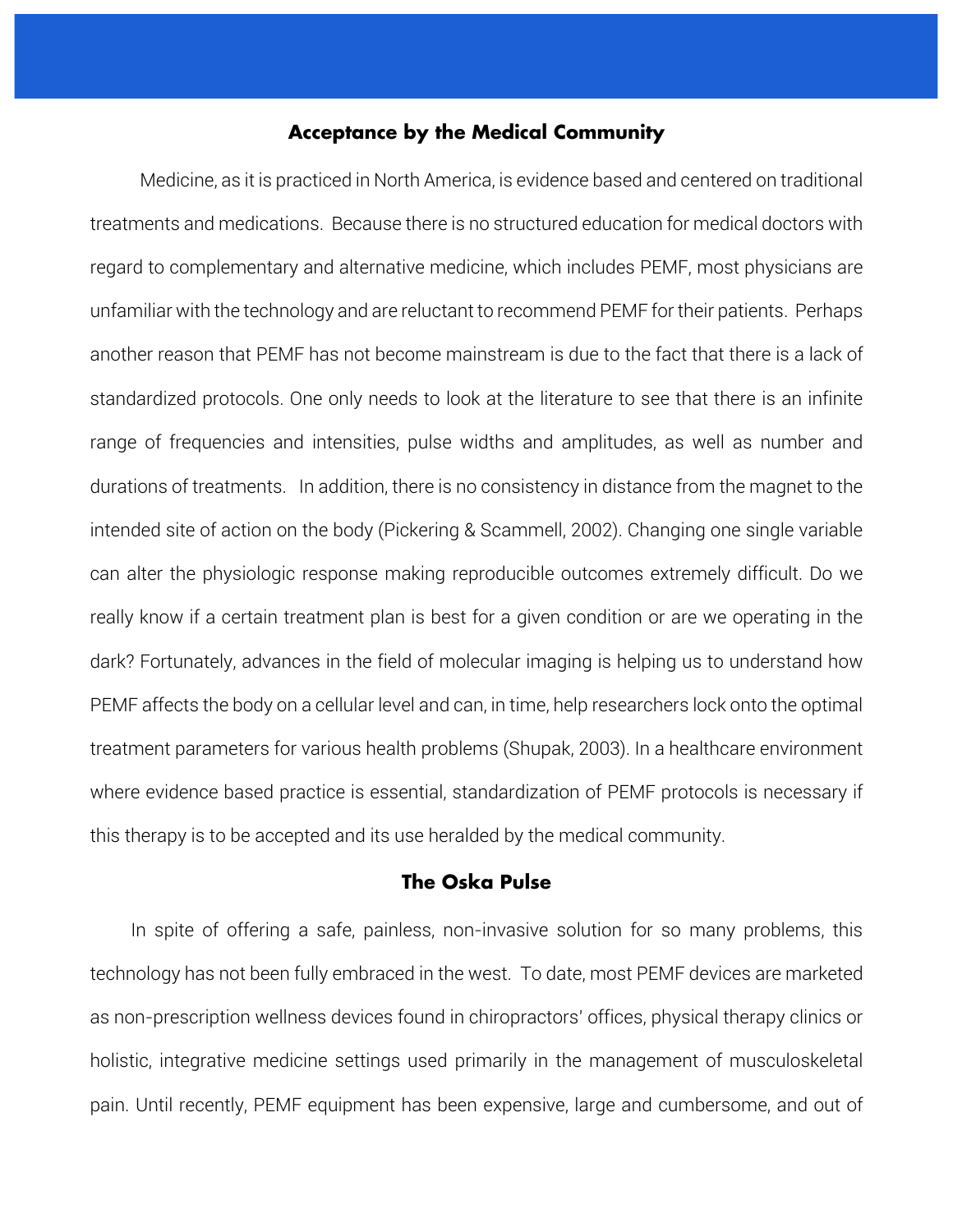reach for the average person. An innovative company, Oska, Inc. (oskawellness.com) is changing this paradigm. They have created a safe, FDA listed, small, portable, and affordable device called the Oska Pulse that provides a specific sequence of pulsed electromagnetic fields over a thirty minute period. The engineers at Oska Wellness have chosen an intensity and combination of frequencies that have been shown to promote tissue repair and recovery as well as block pain. Easy to apply, the Oska Pulse comes with elastic and Velcro bands that can be wrapped around the arm, leg or torso to deliver painless, non-invasive pulsed electromagnetic field therapy to any area of the body. With Oska Pulse, there are no wires, electrodes or gels. It is a self-contained unit, and no additional items ever need to be purchased, making this a highly affordable and effective pain relief device. A small pilot study using the Oska Pulse revealed statistically significant improvement in mobility and reduction in pain and for subjects after a four week trial (Davis, 2017).

## **In Conclusion**

 The use of pulsed electromagnetic fields is safe and effective as a treatment for a variety of health issues. It has been successfully used to heal fractures, alleviate mental depression, strengthen pelvic floor muscles, and ease chronic pain and inflammation that is such a common problem in today's society. With more and more people seeking non-pharmacological alternatives that are safe and effective, pulsed electromagnetic field therapy holds great promise. As there is better understanding of the physiological response to PEMF, new applications will be discovered, and continued research will lead toward standardization of treatments and greater acceptance by the medical community.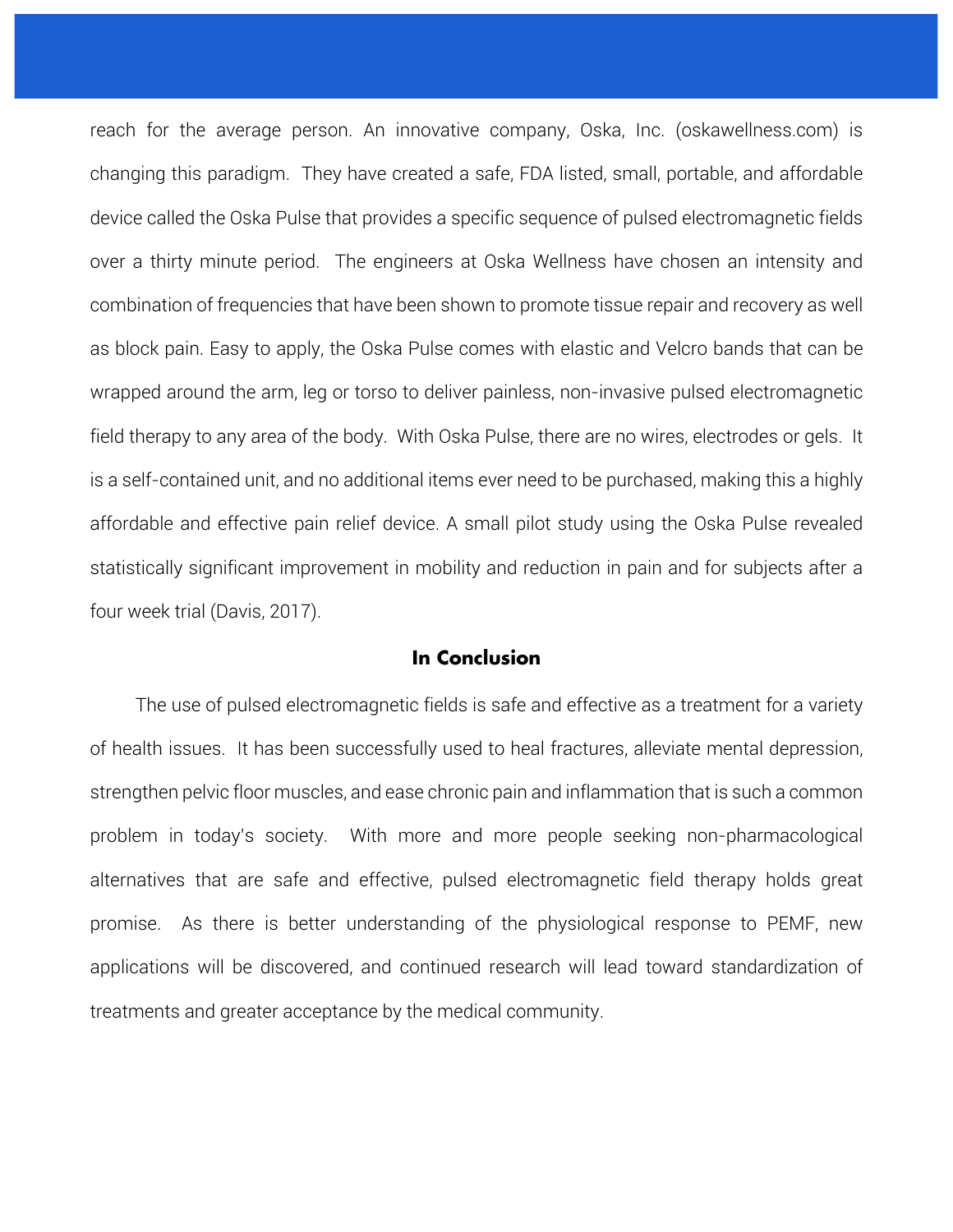## **References**

- Baeken, C., De Raedt, R., Van Hove, C., Clerinx, P., De Mey, J. & Bossuyt, A. (2009). HF-rTMS treatment in medication-resistant melancholic depression: Results from  $^{18}$ FDG-PET brain imaging. CNS Spectrums, 14 (8), 439-448.
- Bassett, A.L., Pawluk, R.J. & Pilla, A.A. (1974). Augmentation of bone repair by inductively coupled electromagnetic fields. Science, 184(4136). 575-577.
- Becker, R.O. & Selden, G. (1985). The Body Electric: Electromagnetism and the Foundation of Life. Morrow, New York.
- Brewer, S. (2002). Healing with Magnetic Therapy. D. Jay, LTD., Birmingham, England
- Cameron, H.U. (1983). Electromagnetic therapy: Fact or fiction. New Zealand Journal Of Physiotherapy 11(2), 31-32.
- Costin, G.E., Birlea, S.A., & Norris, D.A. (2012). Trends in wound repair: Cellular and molecular basis of regenerative therapy using electromagnetic fields. Current Molecular Medicine, 12(1), 14-26.
- Davis, K.E. (2014). Clinical Outcomes involving the Use of Extracorporeal Magnetic Innervation in the Treatment of Urinary Incontinence. (Doctoral dissertation), Georgia State University, 2014.http://scholarworks.gsu.edu/nursing\_diss/41
- Davis, K.E. (in press). Oska Pulse: A new method of pain management. Journal of Pain Management.
- Fitzimmons, R.J., Gordon, S.L., Kronberg, J., Ganey, T. & Pilla, A.A. (2008). A pulsing electric field (PEF) increases human chondrocyte proliferation through a transduction pathway involving nitric oxide signaling. Journal of Orthopaedic Research, 25(7), 854-859. retrieved from onlinelibrary.wiley.com/doi/10.1002/jor.20590/epdf.
- Fukada, E. & Yasuda, I. (1957). On the piezoelectric effect of bone. Journal of the Physical Society of Japan, 12(10), 1158-1162.
- Hellyer, P.W., Crump, K., Shafford, H.L., Wagner, A.E., Mama, K.R. & Gaynor, J.S. (2000). The use of pulsed electromagnetic field (PEMF) therapy to provide post-operative Analgesia in the dog. Veterinary Anaesthesia and Analgesia, 37(2), 97-111. doi: 10.1046/j.1467-2995.2000.00016-17.x.